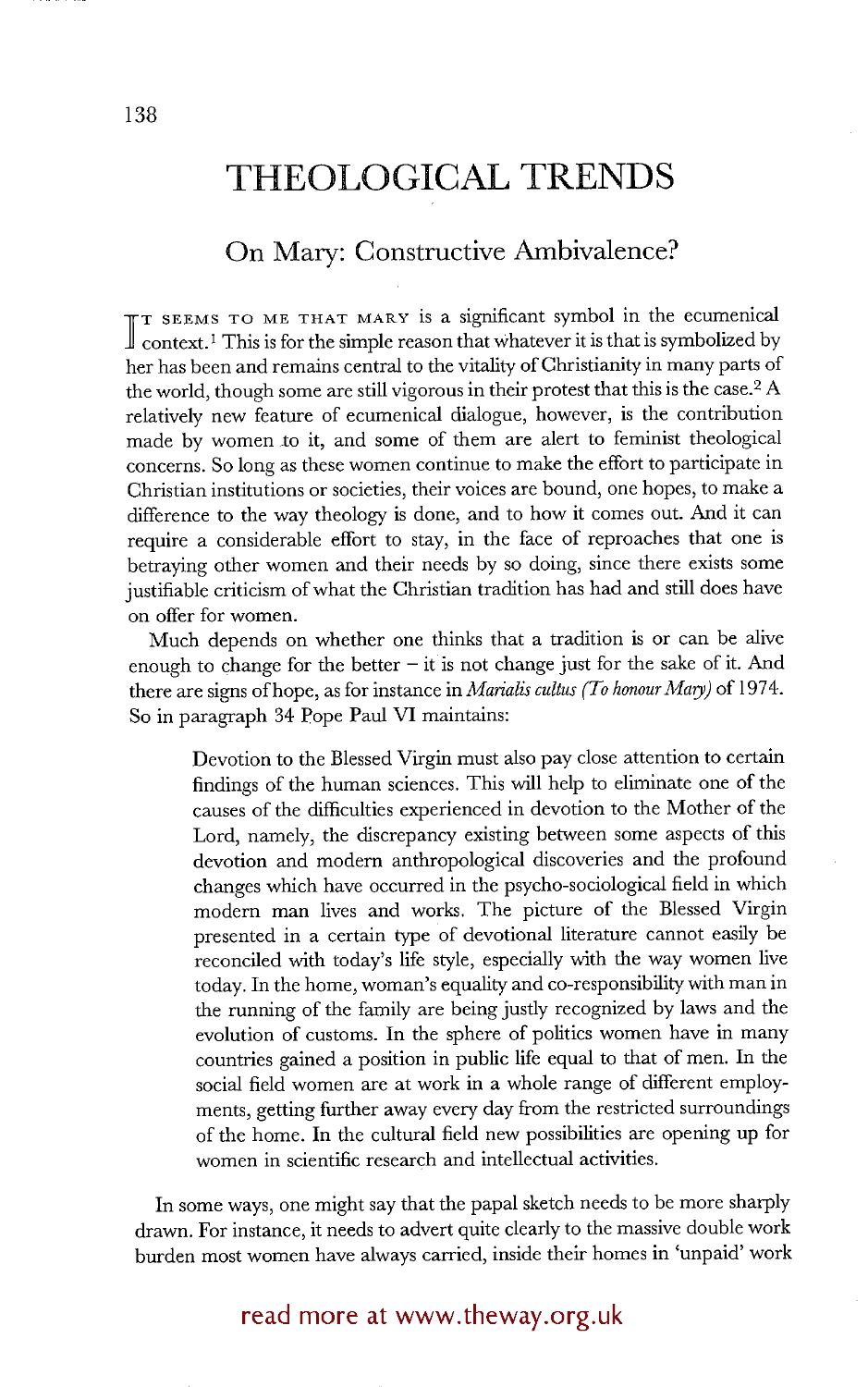and outside their homes in paid employment, necessary if their families are not to fall into poverty. In societies where the family is still the economic unit, at least half of the so-called Third World's food is produced by women, including their work at the heavy agricultural labour involved. In so-called First-World cultures women can suffer in different ways if restricted to the 'private' as distinct from the public and political realms, reinforced by suburban housing patterns; and, as we know, home can be hell for other reasons. What could the symbolization of Mary have to do with all this? Not simply, one hopes, what another papal document, *Redernptoris Mater (Mother of the Redeemer)* calls 'limitless fidelity and tireless devotion to work',<sup>3</sup> since these are not unambiguously praiseworthy qualities in many contexts.

*Marialis cultus* goes on to point up Mary as a disciple (para 35) which in the Gospels at least (as distinct from other parts of the New Testament) even for women has little to do with domesticity. The women associated with Jesus of Nazareth are an unconventional group, to put it mildly. Paragraph 36 of *Marialis cultus* also comments that:

It should be considered quite normal for succeeding generations of Christians in differing socio-cultural contexts to have expressed their sentiments about the Mother of Jesus in a way and manner which reflected their own age.

And further:

When the Church considers the long history of Marian devotion she rejoices at the continuity of the element of cult which it shows, but she does not bind herself to any particular expression of an individual cultural epoch or to the particular anthropological ideas underlying such expressions. The Church understands that certain outward religious expressions, while perfectly valid in themselves, may be less suitable to men and women of different ages and cultures.

Various scriptural reflections follow, which offer us a Mary taken into dialogue with God, giving her active and responsible consent to what was to happen, a woman of courageous choice, a woman who proclaims God's vindication of those who need it, who survived poverty, flight and exile, who presumably brought her family through it, but was far from being exclusively concerned with her own family (any more than were other women in the Gospels, we might add).

We need not minimize the difficulties men as well as women may have with traditions about Mary. For instance, *Under the heel of Mary 4* is a fascinating but sorry story about Marianism, which includes reference to Mary as 'exterminator of all heresies', as a symbol for cold war warriors and for some of those who promoted the dogma of the Assumption, as well as 'Our Lady of National Security'. And Mary of the Magnificat may be an uncomfortable figure of a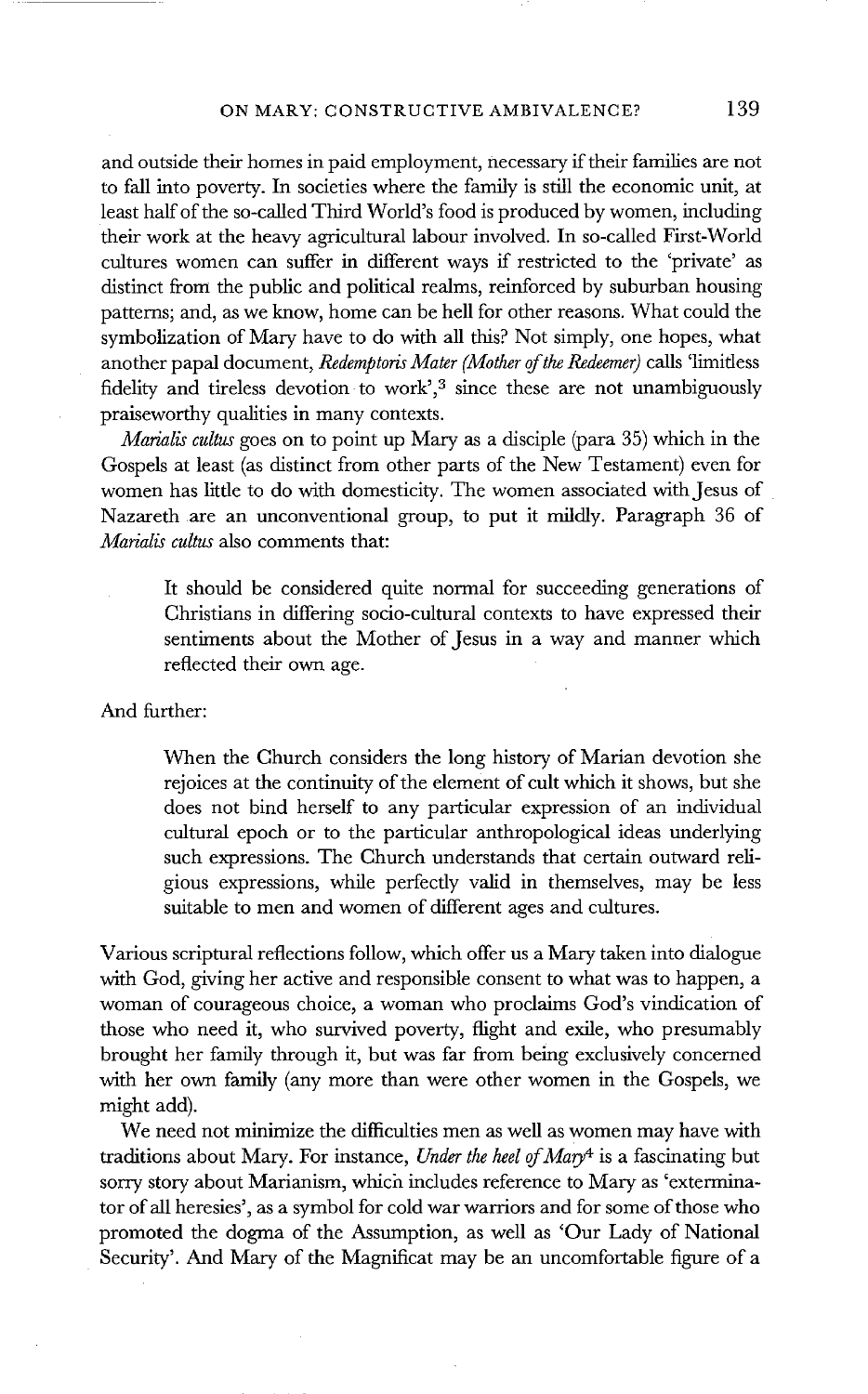different kind for a church producing an indigenous theology in South America (liberation theology), requiring primarily liberation from the thugs and torturers of that continent, but also from possibly inappropriate hierarchical structures in the Church itself. For women, in the first instance, but also for men, if we are to be serious about a humanly inclusive theology, we need to think about feminist theology and Mary as a significant figure in the tradition. As it happens, the 1986 conference papers included one from Donal Flanagan<sup>5</sup> entitled 'Mary: some problems in ambivalence' which he concluded by asking: 'Are we then doomed to choose between an ecclesiastical Mary unrelated to twentieth century woman and a theory of woman, feminism, which has no place for the greatest woman who ever lived?' He held out the possibility that 'these rock-hard certainties which now clash so destructively will slowly mature towards a constructive ambivalence, and through that stage to a new vision'. Only a few years later, we may have arrived at that stage of 'constructive ambivalence', with even some elements of the new vision in the sight lines, which is what feminist theology in the end is all about, assuming that to be feminist and to be a feminist theologian is not a contradiction in terms, of course.

One fundamental problem highlighted by feminist theology is the gap between the *proclamation* of full personhood for women (associated in some parts of the tradition with the 'new Eve-Mary') and the *practice* of associating them with the 'old Eve'. On the one hand, male-and-female together 'image' God (Genl); and Galatians signals that in the Christian community one abandons supposed privileges of race, social status and sex. Some of this has been conveyed by the symbol of Mary as a symbol of honour for women, not just for Mary, in the sense that honour for one is honour for all those like her. A woman who will quiz an archangel, give her (rapturous? enthusiastic?) assent, or agreement to the divine spirit working within her, risk scandal and single parenthood is, one might think, something of a risk-taker, and by no means a model of submission, subordination and passivity. To hail her (in Traherne's version, in the Ecumenical Office of the Ecumenical Society of the Blessed Virgin Mary) as 'Daughter of the Eternal Father, Mother of the Eternal Son, Spouse of the Eternal Spirit, Tabernacle of the most glorious Trinity' is at one level absurdly extravagant, but in so far as women have been allied with her, Mary is thus a symbol of affirmation for them. Even so hostile a critic of the tradition as Mary Daly acknowledges that very problematical dogmas, such as the Immaculate Conception, *can* signal to women the negation of the myth of feminine evil, that is, the association of women with the sacred and the good. And the Assumption too can represent a categorical 'no' to the peculiar association of women with sin-flesh-matter<sup>6</sup> in the context of a religion which proclaims incarnation but which is sometimes anti-incarnational, antisacramental, and in which grace may be treated as a denial of the creature instead of its blessing. The Assumption helps to redress the balance in a dramatic way, giving some sense to Cornelius Ernst's remark that 'grace is not faceless'<sup>7</sup> that is, the face can be female as well as male.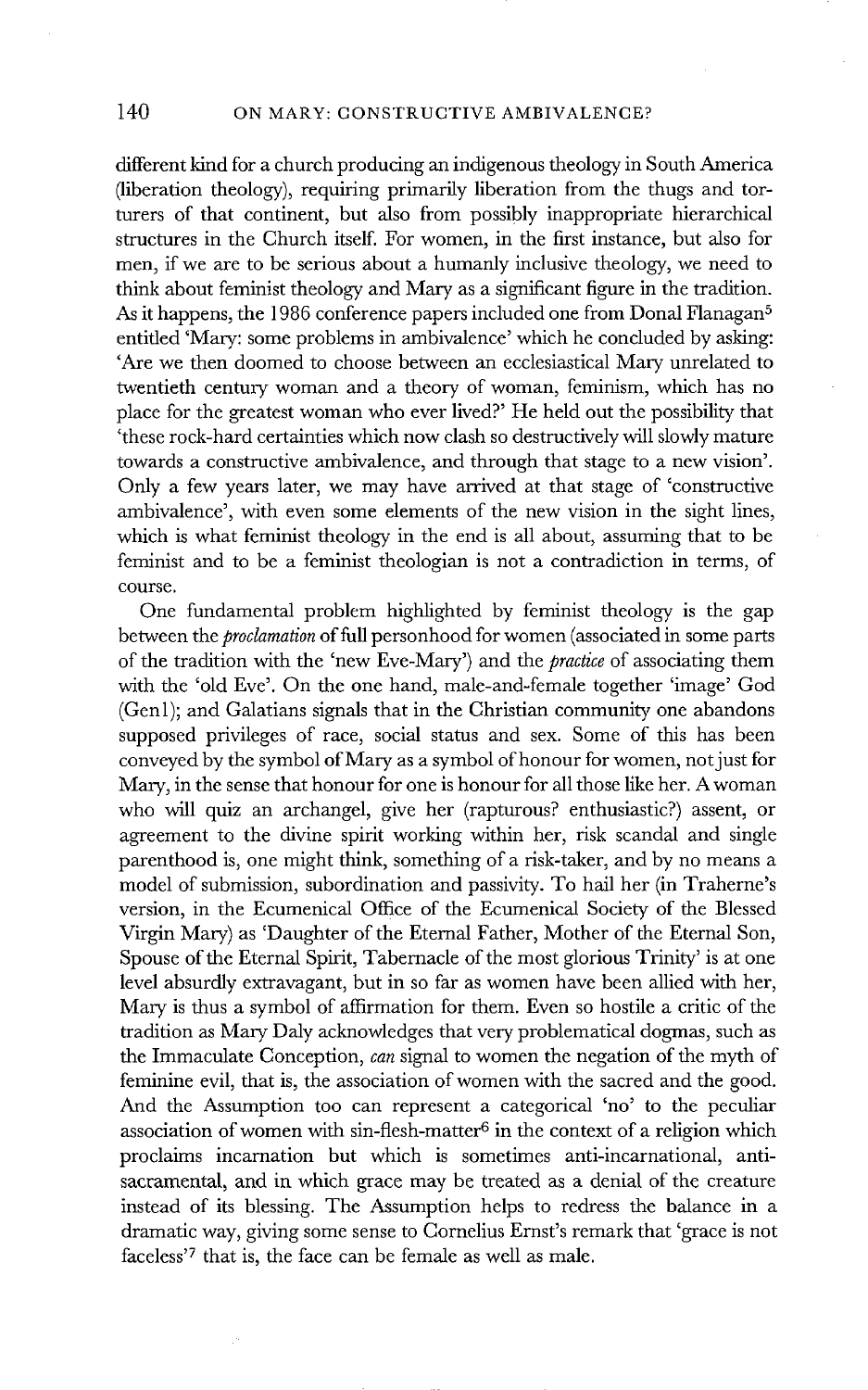The trouble is, that women have all too consistently been allied with the old Eve, rather than with the new one, and this has been done by undercutting the ideal of whole personhood. This can be illustrated in the first instance by attending to an example given by Nelle Morton in her book, *The journey is home. 8*  In one of her essays, she describes a sculpture in wood outside a church building, a sculpture on the theme of vocation taken from 1 Cor 10:31, 'Whether therefore ye eat, or drink, or whatsoever ye do, do all to the glory of God'. The sculpture shows thirty individual forms representing nineteen different kinds of work. Only seven of the thirty figures are women, represented as nursing a baby, on knees scrubbing a floor, serving a man seated at table, assisting a male doctor, feeding chickens, pounding a typewrker, and teaching children. All these figures represent tasks that arguably need doing, but it is absurd to associate that necessity with women alone, and absurd to exclude them from connection with the other twenty-three figures representing nineteen kinds of work. It needs little imagination to think out the likely roles of the male figures in the sculpture. The point is that as well as at one level honouring women and teaching them new aspirations, the Christian tradition has also undercut that honour and aspiration by teaching women a disabling gender construction, and this is why it has by no means always fostered whole personhood in women. Not surprisingly, it is now regarded as one of the sources of'sexism', that is, the belief that persons are superior or inferior to one another on the basis of their sex.

It might be better to refer to the problem as gender-stereotyping. For we can distinguish between 'sex' and 'gender' in the following way. Sex has to do with basic biological differences which develop in a human embryo at about the sixth week of development. 'Gender' refers to what a particular society makes of relationships between males and females, and no society lives free of gender constructs in all their astonishing variability. What one can do at the least is to attend to them and evaluate them, especially as these are conveyed by religious symbols, as realities which may help us to lay hold of or be laid hold of by realities beyond those which we see or think about. The object is not to obliterate differences, but to value them appropriately, and this need not mean that all those associated with males or masculinity are put at the top of some hierarchy of value, with those associated with females or femininity put at the bottom. It can be argued that notwithstanding some of the meanings associated with the symbol of Mary, the dominant gender construction of Christian culture for woman has been that they are passive, dependent, bodily, emotional, weak, peculiarly responsible for evil and sin, are childlike in the worst senses, and bear the image of God only derivatively. Men, on the other hand, are active, independent, intelligent, brave, strong, good, bear the image of God in their own right, and are of course godlike. Males are always more godlike than females could ever be, even when the latter try religiously sanctioned experiments of trying to approximate to males. 9

To claim that 'in the whole of human instinct and understanding it is the masculine which is associated with giving and the feminine with receiving' (to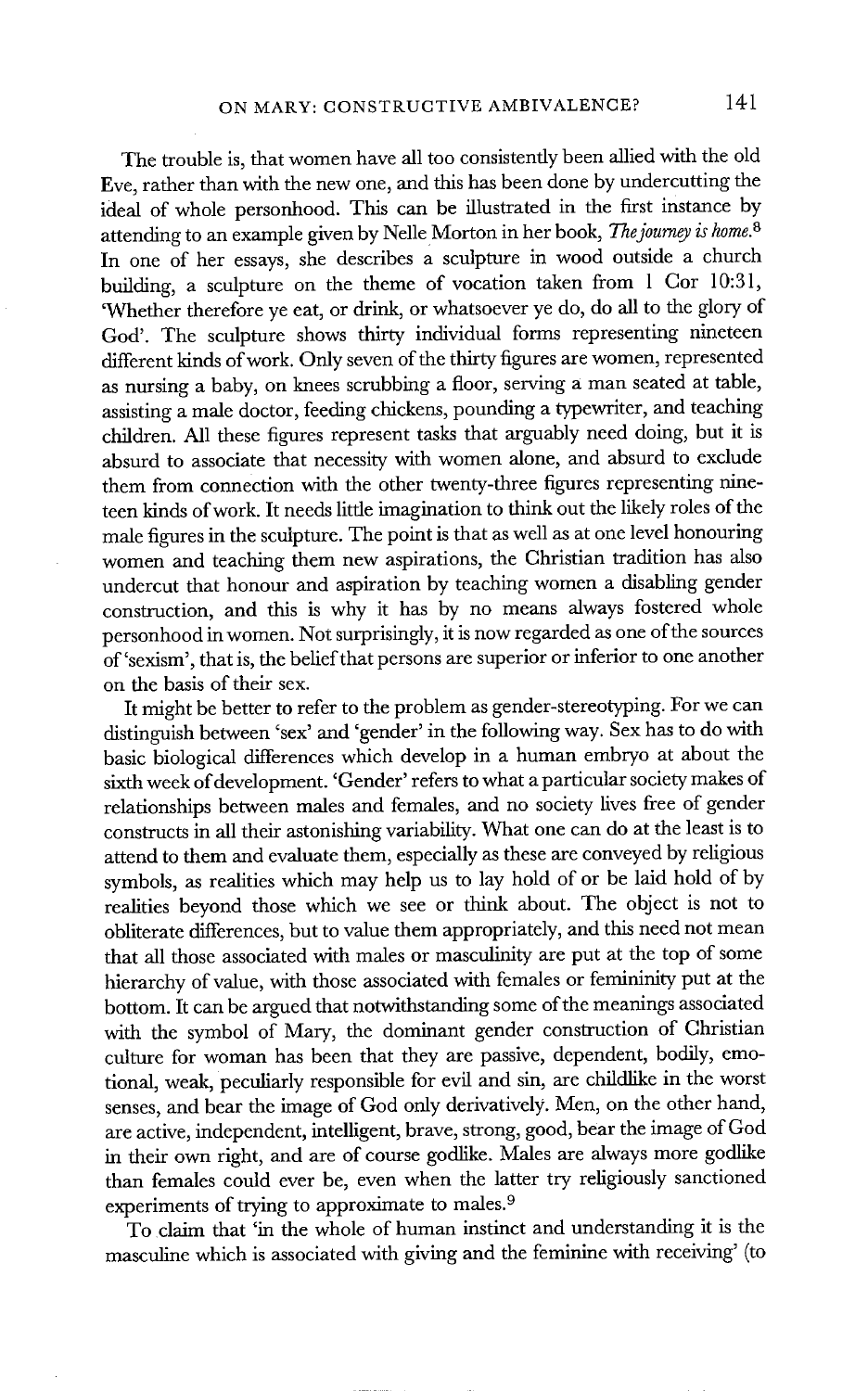cite words of one of the patrons of the Ecumenical Society of the Blessed Virgin Mary) is as intolerable and bad for men as it is dishonest about women. Human beings each need to give and receive from one another in as open and reciprocal ways as they can. Women who internalize the dominant gender construction have to engage in a very painful process of giving it up. As with the tasks represented by the sculpture, and giving and receiving, so passivity, dependence, bodiliness, emotion, acknowledging weakness etc. are arguably as important aspects of being human as being active, independent, intelligent, brave, strong and so on, and it is damaging to associate these possibilities primarily with one sex rather than another, regardless of time, place and circumstance. Yet it is probably harder to give up playing Cinderella, Snow White or Sleeping Beauty, than to give up playing Prince Charming, since this involves taking responsibility for oneself, rather than continuing with the symptoms of what is sometimes called co-dependence: low self-esteem, an inability to take care of oneself, wasting time thinking about what other people want, deluding oneself into thinking oneself responsible for its delivery, and that whatever goes wrong is one's personal responsibility to put right. Women, like men, need boundaries, permeable indeed, but secure, knowing what they think and feel from the inside, which is part of what feminist praxis is about. Once the boundaries are found, women can move through the limitations set for them by those who may not have their interests at heart.

One illustration of how this could work, drawing on the symbol of Mary, was given in a recent essay by Lavinia Byrne,<sup>10</sup> a good example of someone who wants to make constructive use of some of the paradoxes of the tradition. The paradoxes are well set out by Peter Canisius in the sixteenth century: **<sup>11</sup>**

A virgin not sterile, but fertile; married to a man, but made fruitful by God; bearing a son, but knowing not a man; forever inviolate, yet not deprived of progeny. A virgin pregnant but incorrupt, and intact even in childbirth. A virgin before marriage and in marriage, a pregnant virgin, a virgin giving suck, a perpetual virgin. A virgin without concupiscence conceiving the saviour. A virgin bearing a child in the womb without hardship, giving birth to God without pain.

Lavinia Byrne must, as with others dealing with the legacy of the symbol, be both selective, and a translator, re-interpreter of the tradition, because Mary, as in the quotation from Canisius, is otherwise an impossible ideal for women. To be true to her tradition, she has to allow 'virginity' and 'motherhood' both to stand as reality, but *also* use them as metaphor for the experience of all women. Virginity as metaphor is about separation, and motherhood as metaphor is about integration.

A woman who holds both of these in balance demonstrates the sanctifying power of differentiation. She is both apart from and part of the human condition. The virgin is the reserved figure who does not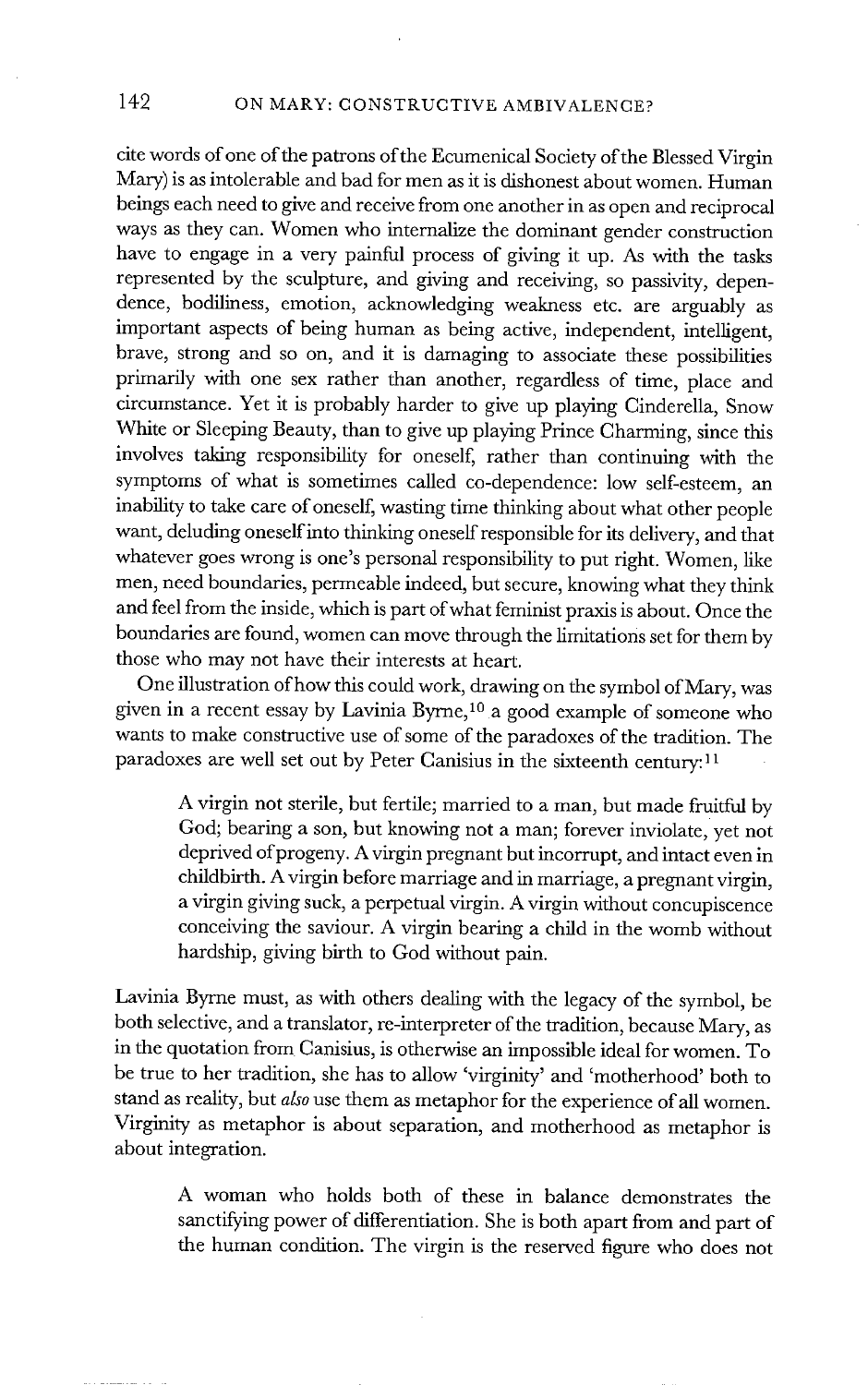define herself in terms of her relationships with men. She is autonomous. The mother, meanwhile, is essentially in relationship. The virgin is barren through choice or misfortune. Her energy is innerdirected. The mother is fecund. She is creative of life and ongoing nurture.

Then she argues that women are entitled to space both in the domestic context and in the public domain, but 'space' means something different in each place, as it were. First, where some women are free to make vows of chastity, we are reminded that all women should be free to refuse men access to them. Second, space in the public domain means that 'women are entitled to the freedom to engage with and be part of all the creative, nurturing processes with which we organize human reality'. Women should be allowed to differentiate, enabled to experience desires they do not ordinarily give themselves credit for, and to exercise choices society is reluctant to admit.

Quite a different example of constructive reinterpretation can be found in the work of two Latin American religious, Ivone Gebara and Maria Clara Bingemer, in their *Mary, Mother of God, mother of the poor.*<sup>12</sup> Although the book attempts a near impossible task of exercising a method of interpretation alien to those who constructed Roman Catholic dogmas about Mary in relation to those dogmas, the main thrust of the book is intelligible enough, and makes clear why those concerned with women's fives will associate Mary with them in so far as they can, in order to mobilize for change. It is not simply, though it is essential in the Latin American context, that whereas to invading Spaniards, Mary represented the triumph of conquest, to the despairing Indians lamenting the destruction of their religion and culture, she represented the promise of a new fife. 13 It is also that women across national boundaries are becoming alert to their predicament, in the words of the UN in 1980, that 'Women constitute half the world's population, perform nearly two thirds of its work hours, receive one tenth of the world's income, and own less than one-hundredth of the world's property'. Central to their predicament is that they are poor not because they bear children, but because they also have to do most of the work in raising them. Women experience in an acute form the conflict between the public-economic and the domestic which simply does not allow for support for the next generation, of the fragile and of the aging, and sentimentality about Mary should in no circumstances render their plight worse.

This is certainly not the intention of the authors of this book. For them, above all, Mary is one who 'lives in God', who expresses or embodies an unlimited yearning for life. She participates wholly and fully in the glory of the living God, rescued from humiliation, but has to do with saving life in the here and now. So the authors write that life is such a tough battle, that the relationship with Mary, she who is 'alive in God', full of affection and power, is direct. It is connected to people's immediate and vital needs, 'since the life of the poor unfolds basically at this level'. 14 So too Anne Carr, in *Transforming* grace 15 writes of Mary as the poor one in whom God does great things: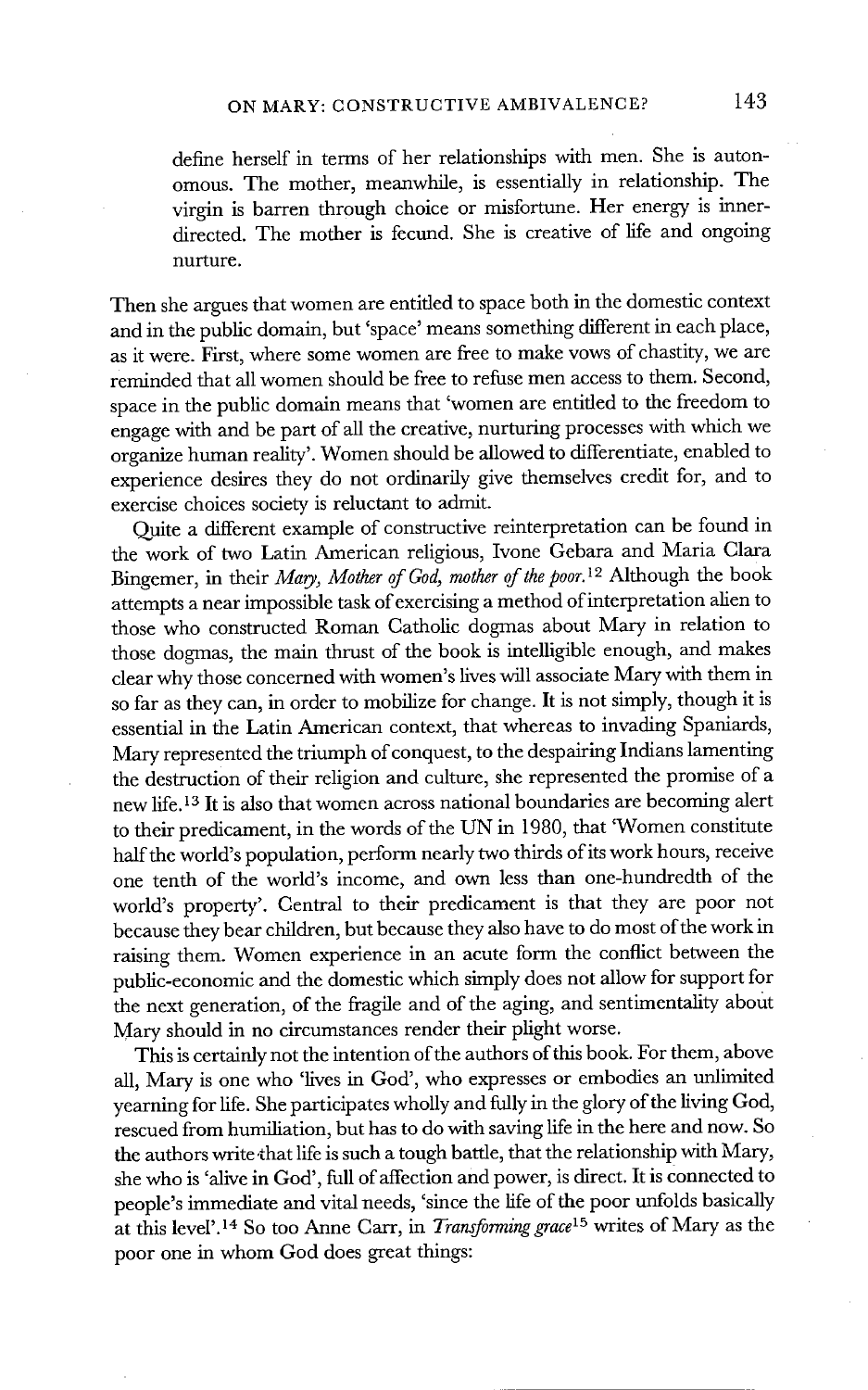Mary as virgin and mother need not be understood as an impossible double bind, an inimitable ideal, but as a central Christian symbol that signifies autonomy *and* relationship, strength *and* tenderness, struggle *and* victory, God's power *and* human agency - not in competition but co-operation, Mary is a utopian figure, a mystery. Her intimate place in the Christian pattern enables us to imagine a healed, reconciled, finally transformed world.

These writers are all alert to some of the dangers associated with the symbol of Mary, including idealized femininity from a male viewpoint, and Mary as 'mother' of the Church strengthening the religious and cultural foundations of androcentrism which has not attended to women, heard their voices, or been humanly inclusive in a consistent way in its institutions or its theology. James Mackey has shrewdly pointed out<sup>16</sup> (referring as it happens to the book by Ivone Gebara and Maria Clara Bingemer) that images, metaphors and symbols are based on some actual state of affairs from which the range of significance is extended to bring to light a greater range of actual or possible experience. The authors quoted in this essay are engaged in that process of extension. However, as Mackey goes on:

Virginity, as an image or symbol, has its base in a genital sexual state, and it symbolizes closedness, if anything at all, certainly not openness; and the failure so far to realize any possibilities whatsoever. It forces imagery beyond the range of intelligibility to suggest otherwise; and it borders on the perverse to choose the virgin rather than the married woman as a symbol of fidelity.

Be that as it may (and Peter Brown for one shows us how in the fourth century, for instance, virginal integrity represented sacralized culture, and literacy)<sup>17</sup> Mackey makes effectively some of the points women have been making about the use and abuse of the symbol to keep women in their place, particularly within the Church, though he, like others, remains hopeful that our symbols of divine, effective and saving power can have a transforming impact on us. We need a renewed vision of goodness, to be given and to gain access to it, in both Church and society, a new sense of coinherence between women and men, so that each actualizes the dignity and worth of the other, and the symbol of Mary may help us to achieve this. Preoccupation with the symbol may also help us not to attend to one central issue for the tradition, however, that is, its failure to take seriously a point made from time to time. We may pick up the point in some words of Elaine Storkey's, where she writes that:

there is nothing demeaning in the notion of Mary bearing her own Saviour. It is not an assertion of the supremacy of maleness or the arrogance of patriarchy. It is simply a statement of the humility of a nongendered God who was prepared to come in human, sexual form.<sup>18</sup>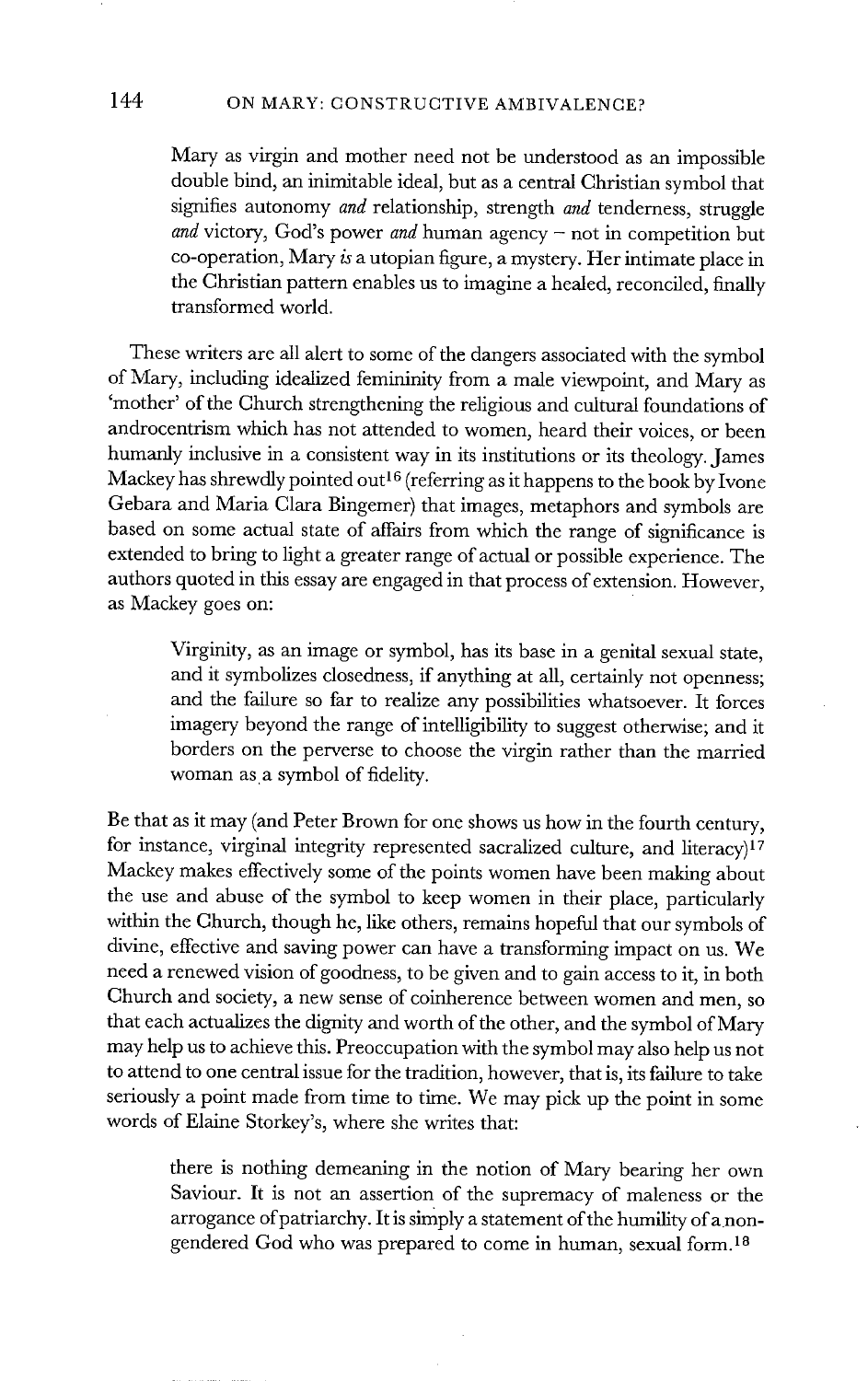The crucial phrase is 'the humility of a non-gendered God', for the main goal of feminist theology is a humanly inclusive theology, and the hope and necessity that we can envision the mystery of God in gender-inclusive ways. As Elizabeth Johnson properly insists<sup>19</sup> this is not a matter of adding a female-related or feminine dimension to a God imaged as male or masculine, but the claim that the female and feminine can of and by itself image God, *in asfuUandin as limiteda way* as God is imaged by the male and masculine. Both sexes and genders are as capable or incapable of imaging the mystery of God. In Elizabeth Johnson's reflections on Mary as symbol, therefore, she retrieves the creativity and caring intrinsic to good mothering; compassion as primordially divine; saving and protective power; the immanence and living presence of God- Gerard Manley Hopkins' 'Wild air, world mothering air'. We might add what Hannah Arendt in her political philosophy called natality, the capacity for new beginnings, so closely related to the capacity for forgiveness.<sup>20</sup> For Elizabeth Johnson, ways of referring to the mystery of God which could be received within a believing community include maternity with its nurturing and warmth; unbounded compassion; power that protects, heals and liberates; all-embracing immanence; and recreative energy.

Mary then is one way of referring to the mystery of God, but that she does, or in so far as she does, should not be allowed to shift our focus from this central task, and unless it is achieved, it is at least arguable that the future vitality of the tradition is at stake. Concentrating on the symbol of Mary to the exclusion of this task will not save it, or at least, it may not be as good as it could be, for men as well as women.

#### *Ann Loades*

#### **NOTES**

<sup>1</sup> See also Ann Loades, 'The Virgin Mary and the feminist quest' in Janet Martin Soskice (ed), After *Eve* (Collins, 1990), pp 156-178 (a paper for the Ecumenical Society of the Blessed Virgin Mary, and other similar groups).

<sup>2</sup> D. Wright (ed), *Chosen by God: Mary in evangelical perspective* (Marshall Pickering, 1989), provides some recent examples.

*3 Redemptoris Mater,* para 46.

<sup>4</sup> N. Perry and L. Echeverria, *Under the heel of Mary* (Routledge, 1988).

<sup>5</sup> Donal Flanagan, 'Mary: some problems in ambivalence' in A. Stacpoole (ed), Mary and the Churches (Columba, 1987), pp 73-84.

6 See the references in the paper listed in note 1 above.

7 C. Ernst, *Multiple echo* (Darton, Longman & Todd, 1979), p 124.

<sup>8</sup> Nelle Morton, *The journey is home* (Beacon, 1985), pp 21-22.

9 See, for instance, Averil Cameron, 'Virginity as metaphor: women and the rhetoric of early Christianity' in A. Cameron (ed), *History as text: the writing of ancient history* (Duckworth, 1989), pp 181-205; Elizabeth Castelli, 'Virginity and its meaning for women's sexuality in early Christianity' in *Journal of Feminist Studies in Religion* 2:1 (1986), pp 61-88.

10 Lavinia Byrne, 'Apart from or a part of." the place of celibacy' in Alison Joseph (ed), *Through the devil's gateway* (SPCK, 1990).